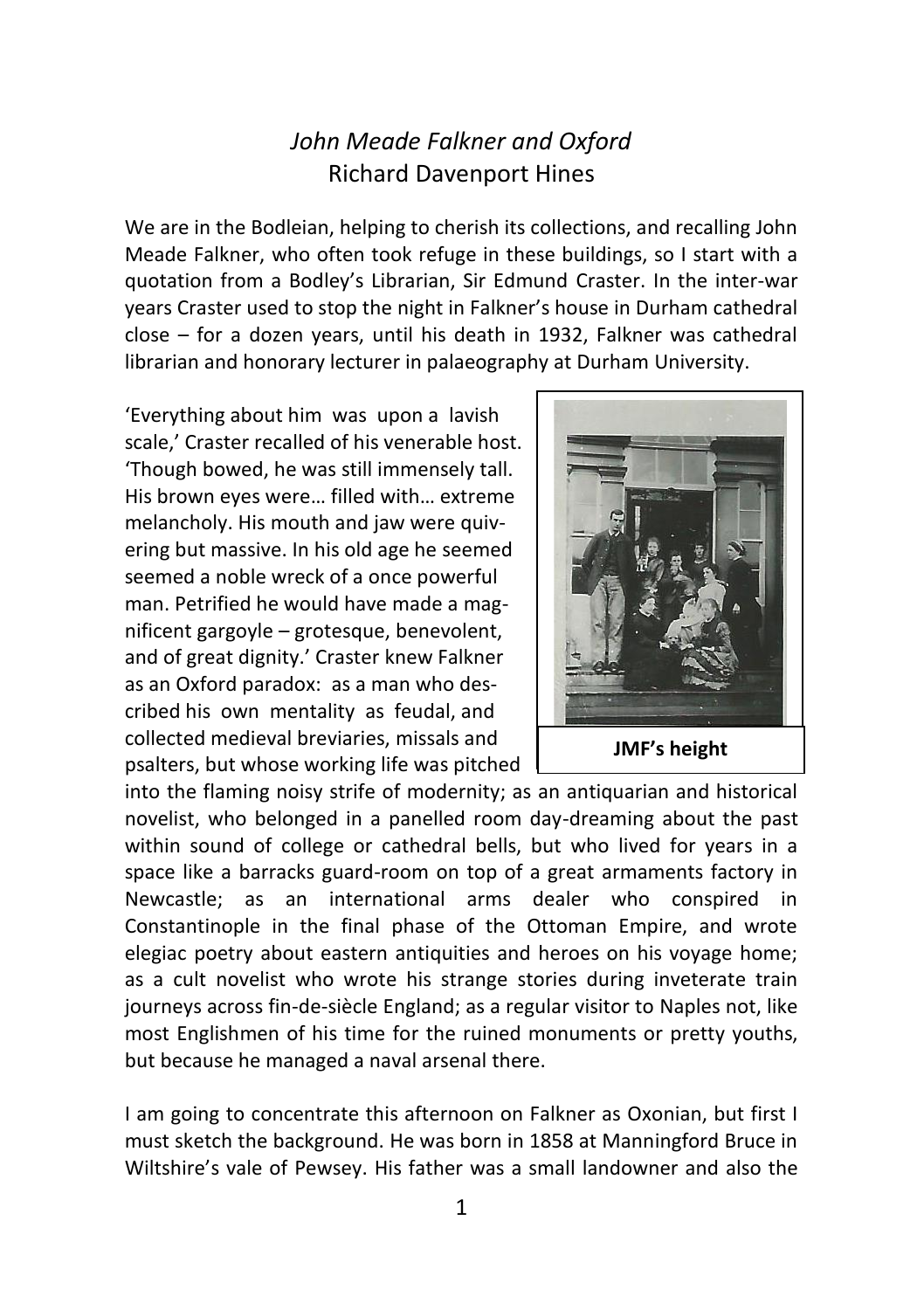incumbent of the hamlet's small Norman church. His elder brother, a merry, adored prodigy, had died a few weeks before his birth of the blisters which an old-fashioned doctor had applied as a remedy for croup. Falkner's distraught mother insisted that her husband uproot his home and resign his church living. The father became a curate in Dorchester at a time when, as Firbank wrote, the life of the average curate at home was something between a eunuch and a snigger.



**John Meade Falkner's Home in West Walks, Dorchester**

In his mid-sixties, Falkner wrote a charming memoir, still unpublished, of his Dorchester boyhood. In places it is Proustien in its savouring of flavours, scents, colours and surfaces. Neighbours, servants, orchards, river-banks, country rambles and sea-side holidays at Swanage and Weymouth are recalled with nostalgic tenderness. Gardens, birds, hedgerows and hedgehogs, hare-bells, butterflies, wild orchids, glowworms, bonfires, sponge-cakes, rice-buns, and candied fruits were remembered with joyful gratitude after sixty years. Although Falkner liked to romanticise and distort many of his adult experiences, he was painstaking in trying to preserve calm, clear, precise images of an idyllic boyhood amidst the comforts, cosiness and parochialism of mid-Victorian England – to him the apogee of human fulfilment rather than, as in the Middle Ages, the apogee of spiritual magnitude.

He was a joyous, playful child, always big and strong for his age; a precocious student, but when small also an eavesdropper on adult conversation, and alarmed by what he heard but did not understand. 'An impalpable fear was implanted in my infant mind,' he recalled in old age. 'This fear, and the sense of plotting against our very lives, took such hold upon me that it became a nightmare.' As an adult Falkner was captivated,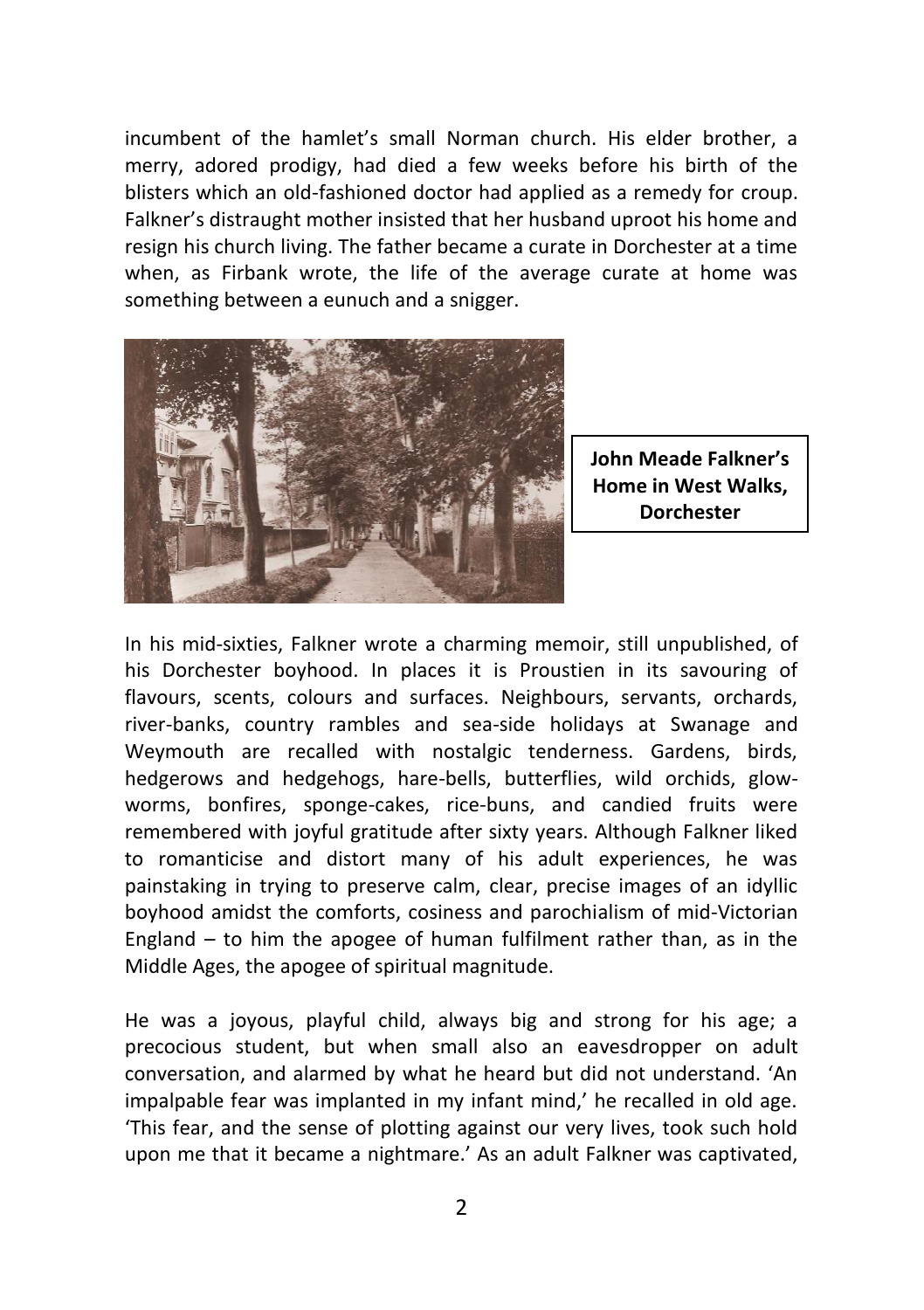even victimised, by his dire imagination. He told Craster of 'the panic terror that seized him as he climbed', with his own superabundant imaginings, the rocky slopes of Delphi.

In March 1871 came the long-feared moment in childhood when a door opened and calamity walked in on the Falkners. The family were lunching together when someone noticed a coil of thick black string at the bottom of the water-jug from which they had been drinking. It was fished out with a silver fork, and found to be a rat's tail. The jug had been drawn from a rain-water cistern, in the bottom of which lay a decomposing rat. Worse still, it was a typhoid rat, and within days all but the father of the family were mortally ill. The children survived after a battle, but the mother – exhausted by nursing – died.

Beyond the shock and grief, the death of Falkner's mother brought material hardship. She had been the business head of her family, and her husband's liaison officer with his parishioners and the outside world. The doctors, nurses, invalid food, funeral costs sent him into debt. As a helpless widower, he could not control household expenses, and amassed huge accounts with shopkeepers. The family sped from prosperity to privation. He became reclusive, and let the house be despoiled by flood-waters from both holes in the roof and backed-up drains which flooded the kitchen and basement with inundations of sewage. The childhood idyll had ended. Falkner attended Dorchester grammar school before a spell at Marlborough College. There his high-spirits and academic prospects had a sudden, stunning end, when a master spotted him hugging with friendly welcoming relief a school-friend who had just emerged from a dreary stint in the school sanatorium, and expelled him for unspeakable vices.

Falkner read history at Hertford College, Oxford, where he became an eager student of archaeology, ecclesiology and architecture. In later life he quoted Landor as saying that the three most romantic places in the world were Oxford, Durham, Rome – in that order. His sense of the university was that of Gerard Manley Hopkins: 'Towery city and branchy between towers │Cuckoo-echoing, bell-swarmèd, lark-charmèd │rook-racked, riverrounded.' When the classical philologist Ulrich von Wilamowitz-Moellendorff was taken to the top of Magdalen Tower on a summer's afternoon, saw the undergraduates in cricketing whites, rowing kit or tennis gear ambling about the streets, he snarled: Eine Luststadt! A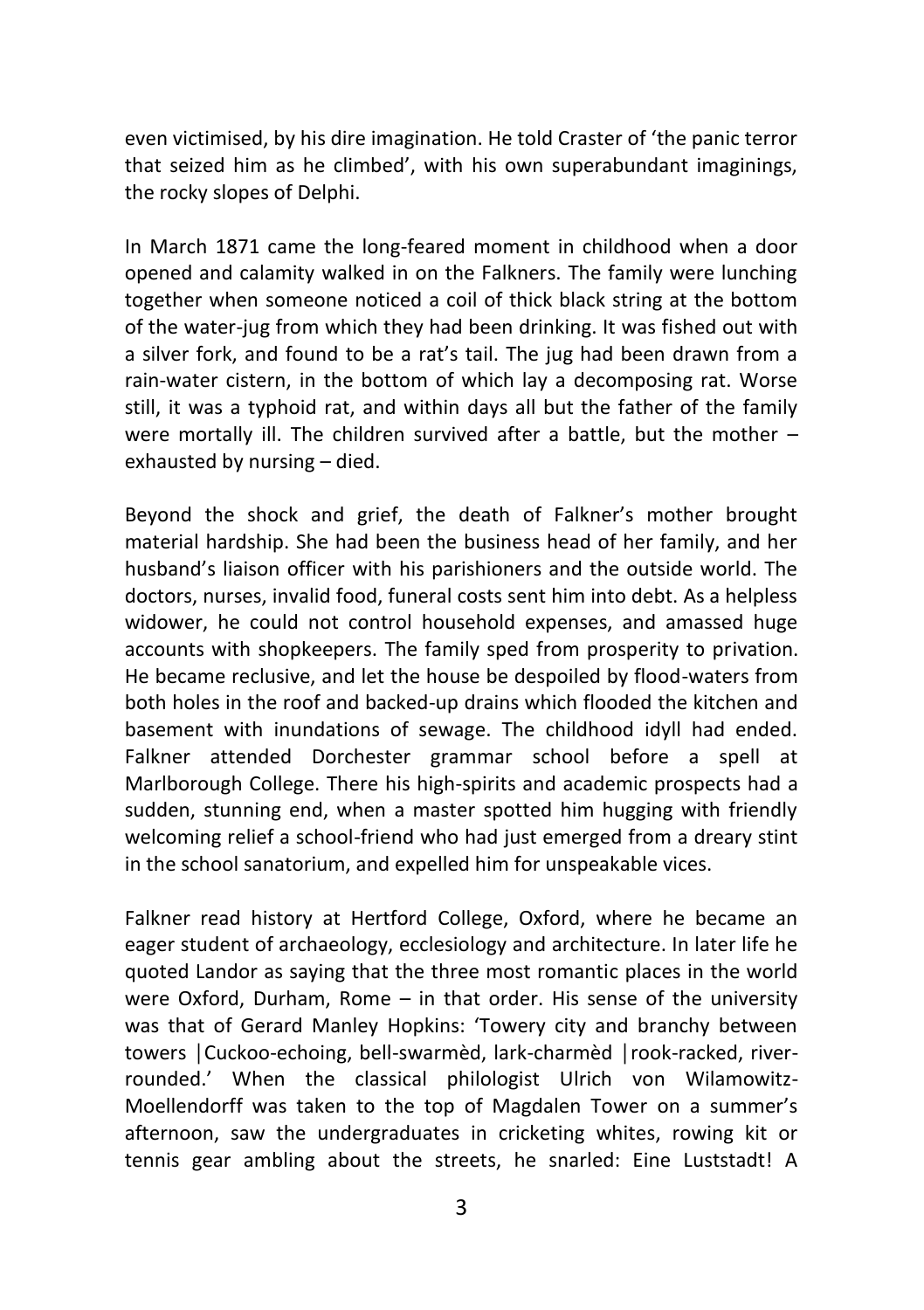Pleasure Resort! On the river with oars and on courts with rackets young Falkner was a lusty sportsman yet he was also dreamily bookish: a companionable introvert, for whom Oxford remained always a pleasure resort with a touch of monastic solace.

Like the sons of other poor curates, Falkner put himself on the books of Gabbitas and Thring after graduating from Hertford. His fortunes improved in 1883, when he went as a tutor to cram for Eton and Balliol the sons of Sir Andrew Noble, an artillery expert set on becoming the dominant force of the Newcastle armaments company Armstrong, Whitworth. As well instilling in seventeen-year-old Johnnie Noble the spirit and grammar of the Iliad and Odyssey, he took the youth (who was in some senses the love of his life) for months of German lessons in Hanover, and on a Grand Tour of Italy and the Hapsburg empire. By 1885 he was back in the Noble houses in Newcastle and Northumberland as the racquets coach, jester, and private secretary to Sir Andrew Noble. Finding himself in a phase of domestic docility, although not servitude, he assuaged his pride by furtive parodies of power.

About 1888 he was appointed secretary to the board of directors of Armstrong's. He perfected a manner that seemed useful, discreet, confiding and independent-minded. The Armstrong board of directors resembled a monarchical Court divided by factions and dynastic affiliations. In addition to the Noble clan, including two of Sir Andrew's sons and a son-in-law, there was Lord Armstrong's family – to which Falkner tied himself by a tactical marriage in 1899. The third faction was headed by a Gladstonian Liberal leader, Lord Rendel, whom Falkner cultivated by sending epigrammatic, ironic and conspiratorial letters which disarmed the old poseur. Rendel instigated Falkner's appointment as an Armstrong director in 1901. The technology and power of Armstrongs' business thrilled Falkner: 'It is to me hunting, fishing, shooting and everything else all in one', he told Rendel in 1905. When the increasingly ineffective Noble refused to retire as chairman, Falkner became his severe critic, correctly predicting that Armstrongs would be defeated and consumed by its chief rival, Vickers. Lord Rendel complained in 1909: 'Falkner … is brilliant, romantic and picturesque, but like Rosebery, not so sagacious as he is clever. He would make us, if loyal, an always invaluable colleague, but a reckless and ruinous master'. By 1912 Rendel's son-in-law Henry Gladstone, another Armstrong director, described Falkner as 'the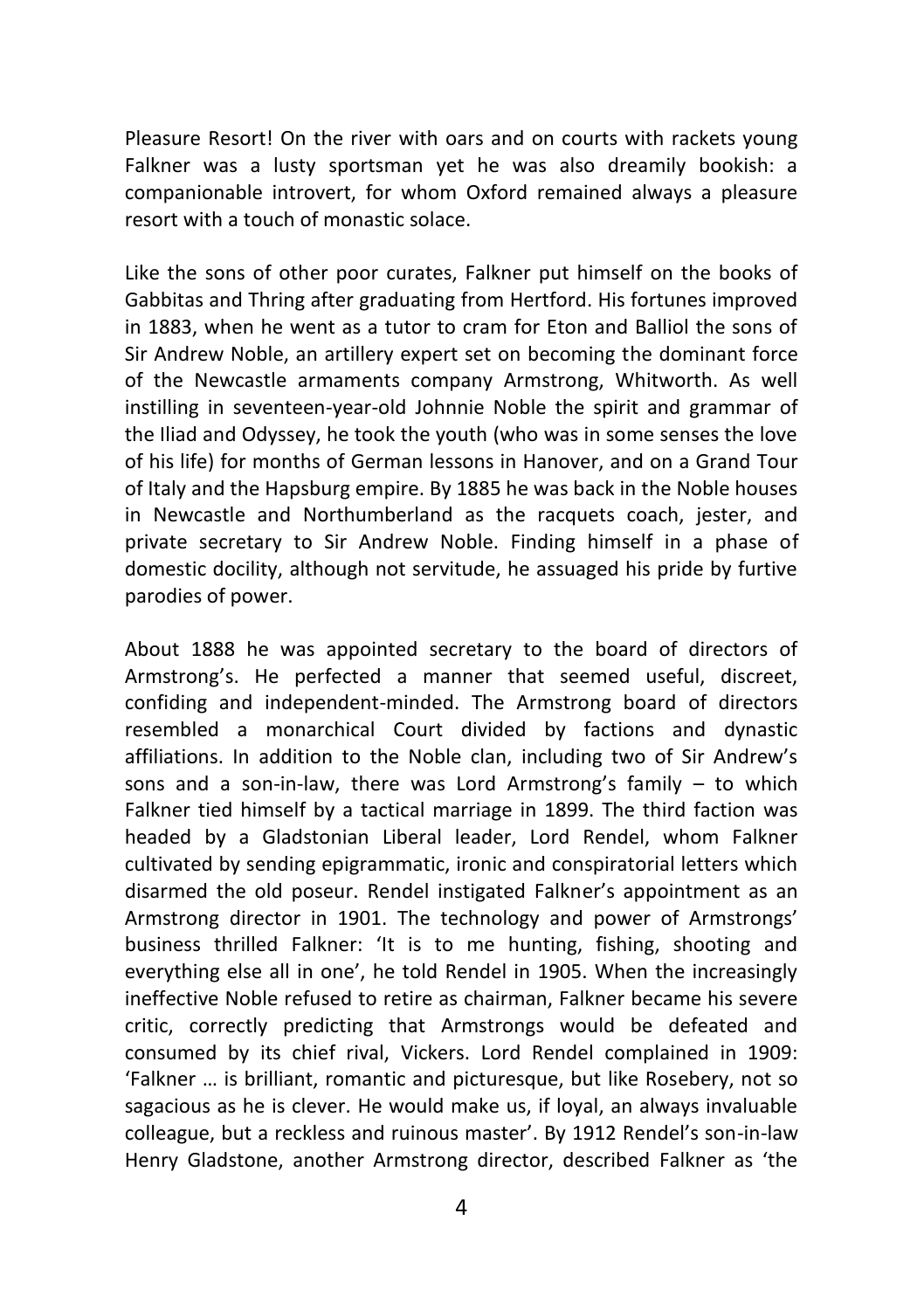main strength of the Company: nobody else counts very much'. After fourteen years of patient, watchful service and serpentine plotting, Falkner became chairman of this huge business at the height of the munitions crisis in 1915. During the war he kept a bed in his office, although the banging and slamming of artillery metal made it hard to sleep. For years he had made an annual six weeks' pilgrimage to German spa towns. 'Of the Germans,' he wrote during the war, 'I have the highest opinion. They are higher, and cleaner, and much simpler livers than we are. These stories of atrocities I set down as the wickedest fiction.'

Falkner was a good deputy but a weak leader, and was superseded as chairman in 1920 by a bombastic, sham-Napoleonic Sir Fred Goodwin figure who implemented a catastrophic diversification policy out of armaments production, so that Armstrong's went bust in 1926. As the company's chief Edwardian overseas negotiator, Falkner had long, anxious and sordid spells abroad trying to secure armaments contracts – most notably in the vicious Constantinople of Sultan Abdul Hamid. The corruption, plots and rivalries both intrigued and disheartened him both there and in his other prime hunting-ground, Italy. A man of occult moods and volatile nerves, he kept his balance by imagining and idealising men far away in Oxford, living obscure and untroubled lives with rare volumes within arms' reach. He tried to visit Oxford every term. His visits were always of three days' duration. He stayed at the Randolph, where on each night he entertained a single guest. During every visit the same three men dined with him, always in the same sequence, which was that of their order of seniority on the Bodleian staff. He ordered, with seasonal adjustments, the same menu each night.

Falkner was excited by arsenals producing high-technology weapons of devastation: one letter, written on the train carrying him from Newcastle to Oxford began, 'Christmas Eve, and everywhere wars, and rumours of wars, and more business for us!' He wrote business letters in the unfurling curlicue script of a feudal scribe. 'I am a medievalist with the cramped schoolman's mind,' he wrote from his munitions factory at the height of war production in 1915. 'I should like to drink of the blameless herb nepenthe, to fall asleep, and wake in some old abbey with figs ripening on the cloister wall.'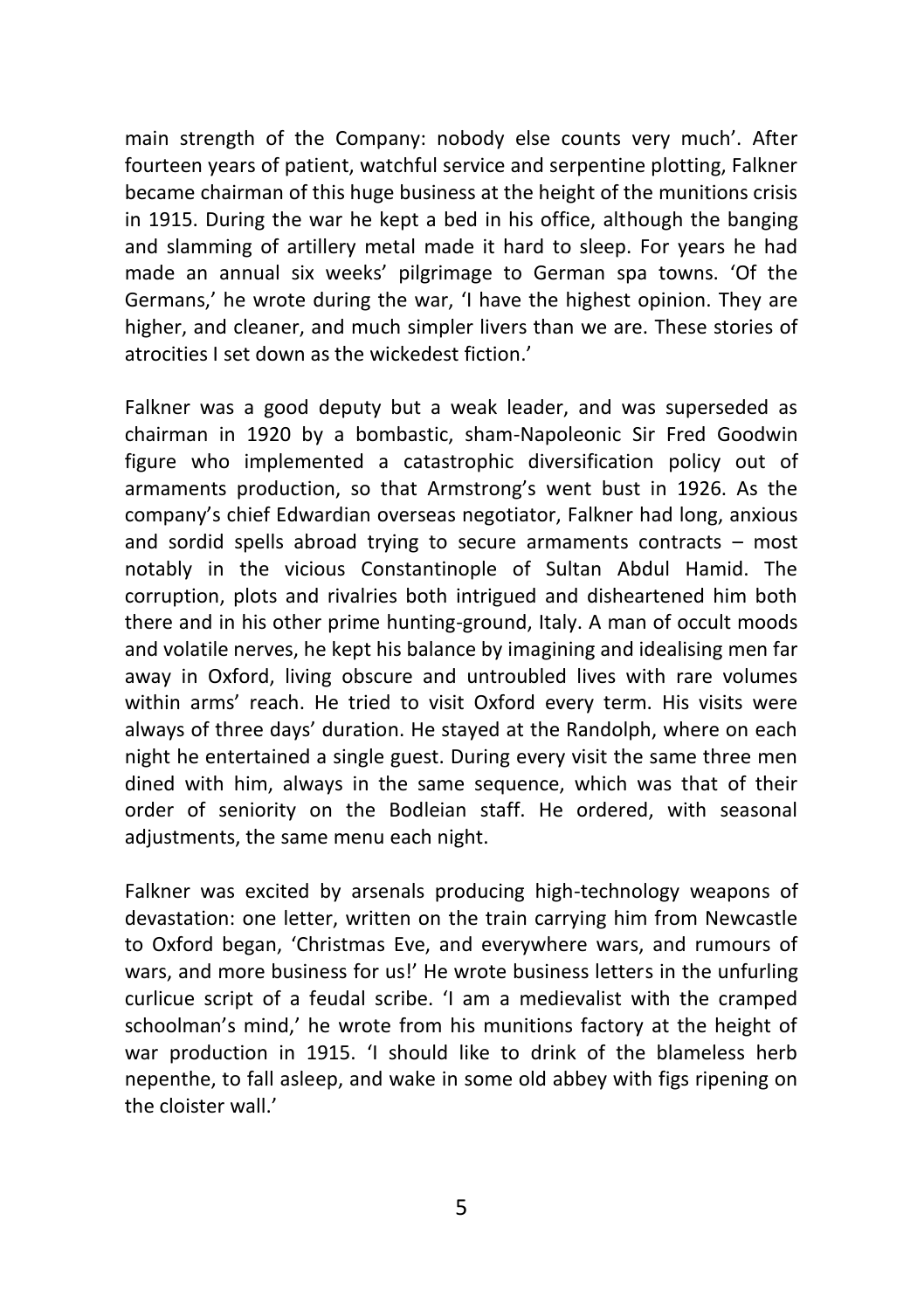As an undergraduate at Hertford he had been the close friend of Charles Lynam, known as 'Skipper'. After graduating in 1882, Lynam became a master and then in 1886 headmaster at the Oxford Preparatory School, later known as the Dragon. During the 1880s he and Lynam was on bicycling explorations and river outings all over Oxfordshire. A flippant diary record of one of these was published in the Dragon school magazine: it has a striking similarity to Three Men in a Boat, which was not published in book form until some months later. Throughout the 1890s Falkner was a familiar, jokey visitor at the Dragon, taking pupils on expeditions to Ryecote, Fairford, Godstow, Wytham and other historic or picturesque destinations.

Falkner was a member of the Horace Club, founded in Oxford in 1898 for those with a taste for versifying: his contemporary members included holders of Oxford chairs and heads of houses as well as Raymond Asquith, Maurice Baring, Hilaire Belloc, Laurence Binyon and John Buchan. One poem of 1898, 'The Last Church', dedicated to John Noble, has been likened to Hardy's 'God's funeral' and to Larkin's 'Church-going'. It is a work of piety, written in a mood of rueful solitude and in expectation of the imminent expiry of Christian faith. He imagines Noble and himself finding a remote (Oxfordshire?) church:

> It will be dark when we get there, With a dim light inside, The lich-gate open set there, The west door open wide, Twelfth century, triple moulded, Chevrony, billet, beak, No church-locking clerk to be scolded, No keys to eek.

We shall find no organ pealing, No singing boys to hear, Only twelve weepers kneeling, Six and six by a bier: We shall not see their faces Cowled and turned to the east, But there will be left two places Behind the priest.

Falkner's journeys to Oxford – time-consuming as they were for a Newcastle industrialist with cosmopolitan entanglements – were cherished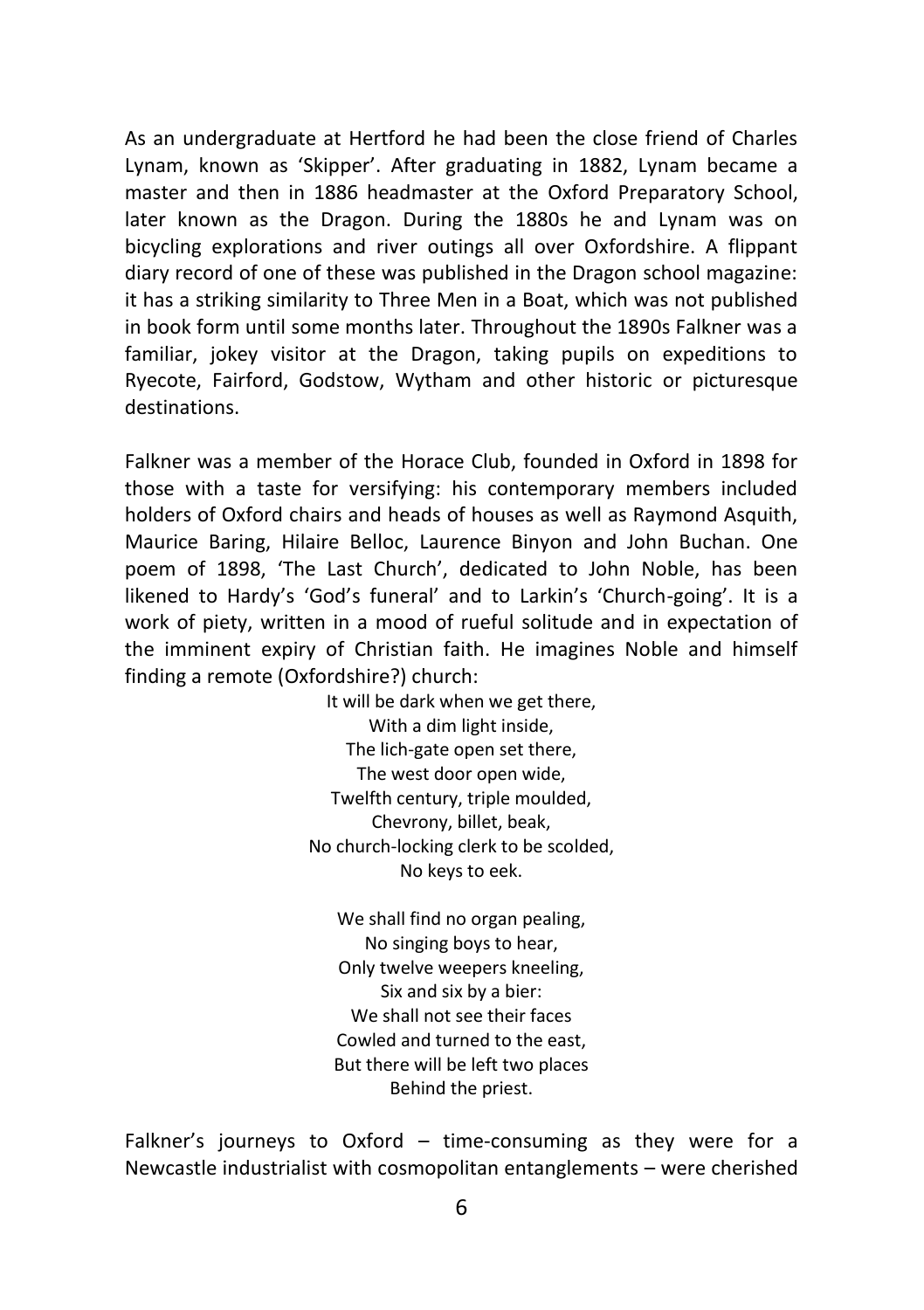by him. 'I am an Oxford man and most holidays I spend in Oxfordshire,' Falkner wrote from the factory to John Murray in 1890 proposing to compile a volume in Murray's County Handbook series. Hitherto, such handbooks were compiled by hacks who relied on obsolete printed sources and visited few of the places that they either praised with undiscriminating enthusiasm or ignorantly dismissed. He noted that the current Murray's guide was not stocked by most Oxford booksellers because it was obsolete. Readers who visit Oxfordshire have antiquarian interests, yet (he told Murray) 'it is precisely in the archaeological part and especially in the churches that Murrays *Guide to Oxfordshire* is so very wanting.' He was sure that an up-to-date, comprehensive account of this historic county 'would command a very large sale in the university, especially at times like Commemoration when there are many visitors.'

Falkner built a new model for county guidebooks for the expansive age of cut-price railway weekend excursions, touring cars and charabancs. Before visiting a district he sent circulars to its clergy and leading residents, which explained his project and sought access to buildings. He inspected every hamlet, village and town, and every college in the university. 'I have travelled all over the county till I know every stone of it,' he wrote after two years of work. Oxfordshire stood on a higher footing than other counties, he believed, and merited scrupulous care. His project planning, architectural scrutiny and informative summaries, together with his scorn of philistinism, set a standard which culminated in Pevsner's guides. When Nikolaus Pevsner was still a lecturer at Göttingen, he visited Durham to meet Falkner, whose methods he was to take as a model. The quattrocento portraits on the walls and the fine wines at table impressed the earnest young visitor.

Falkner devoted holiday escapes from Newcastle to exploring Oxfordshire, and to verifying his information. He began with the route from Witney to Burford. He could not believe that Augustus Hare, the editor of the previous Murray's Handbook, had ever visited the places described. He was, however, not the sort of dry-as-dust antiquary who hoarded facts, and valued them all equally, because they could be verified. He did not enjoy delving into a mass of inert research material. He preferred facts that were responsive or could be transmuted. He promised that his guidebook would have 'peculiar charm', because he intended to make it 'more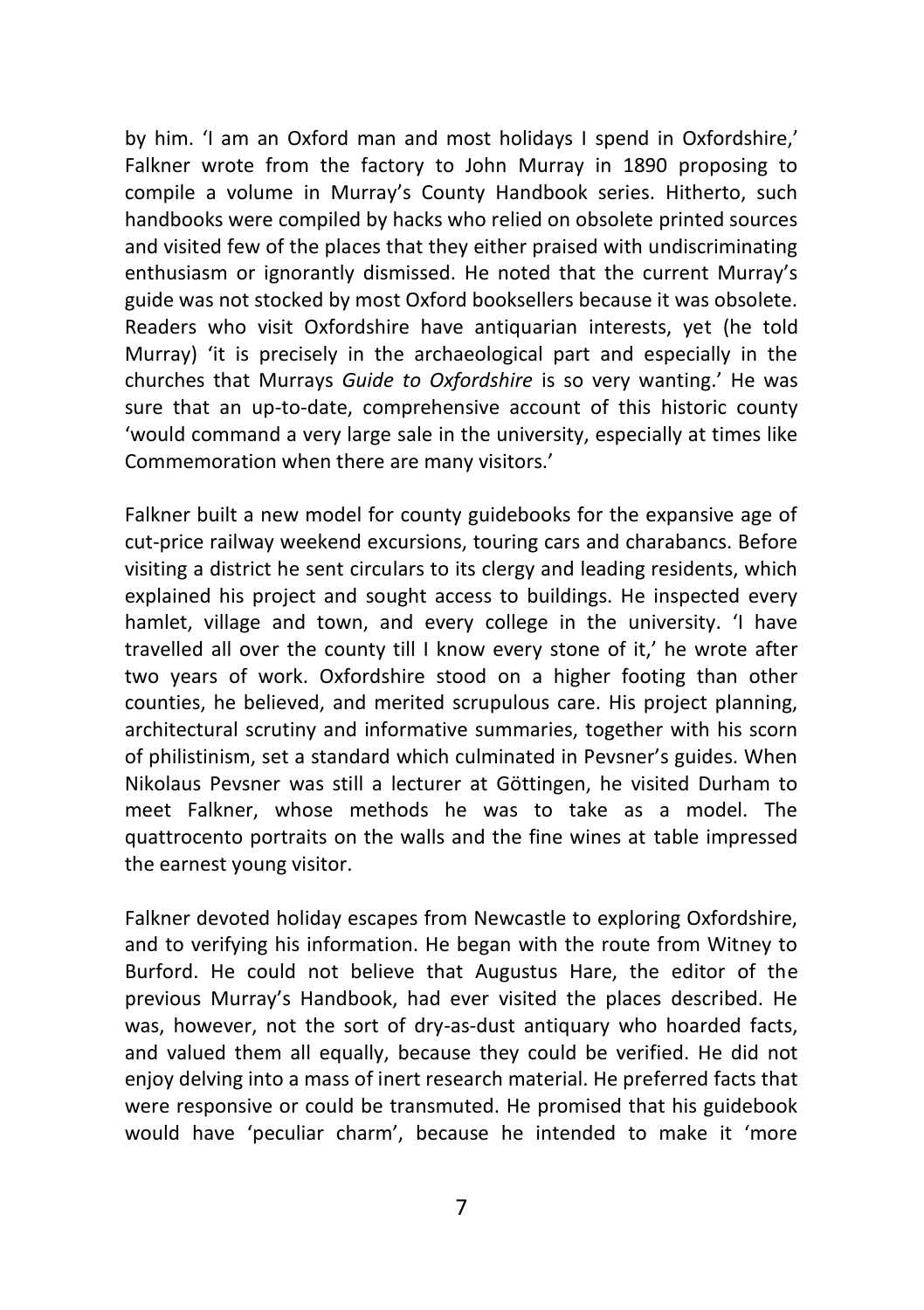anecdotal and less sternly utilitarian than those of Baedeker & others that one could mention.' Really, his object was to inspire imagination.

Until a late stage the economising Murray planned to combine Berkshire, Buckinghamshire and Oxfordshire in one volume. Falkner defeated this notion. Because of its university buildings, 'Oxfordshire stands on a different footing to most other counties', he told Murray. Having gained this point, Falkner urged that in addition to the customary large fold-out map of the county, there should be detailed plans of Christ Church, Merton, All Souls, Magdalen, New, St. John's and Worcester colleges. Murray's acceded to this, with the exception of All Souls, and added Wadham, Trinity and Balliol. Hitherto Murray's devised their guidebooks for tourists, but discounted local readers who sought reliable knowledge about the places where they lived. Falkner convinced Murray that this must change.

Like Proust, Falkner delighted in etymologies, place names and exotic soubriquets. A notebook survives in which he listed the given names of the engines of the South Western Railway trains that steamed to and from Weymouth in 1874. Centaur, Hawk, Hector, Pluto, Python, Shark, Siren, Tornado and Vulcan were some of them. In his handbooks Falkner loved litanies of names with historic resonance: particularly he liked old halls, decorated in stained glass with the arms of its former possessors: to quote one example, the windows of the Forster family, celebrating their alliances with the families of Delamare, Sandes, Hungerford, Barrett, Kingsmill, Harpsden, Milborne, Achard and Popham. One can hear, too, his pleasure in enumerating the geological formations of Oxfordshire under their old names: Banbury marble, marlstone, Great Oolite, cornbrash, coral rag, Greensand, Gault. As a child, Falkner enjoyed botanical field-trips with his father, and the botanical details in his handbooks are lovingly compiled. Mixed in with the Latin descriptions are the dialect soubriquets: Bog bean, water Frogbit, Yellow loosestrife, Adder's tongue, Herb Paris, Squinancy wort, wood Gromwell, Bistort, Limestone Polypody. On a single June day in the 1890s Falkner counted nearly 400 varieties of plant within the city boundaries of Oxford.

His approach to Oxfordshire topography is similarly inflected. He relished the irony of a moribund hamlet being called Hampton Gay and the pretty name of a fetching village, Brightwell Baldwin. He liked the fact that the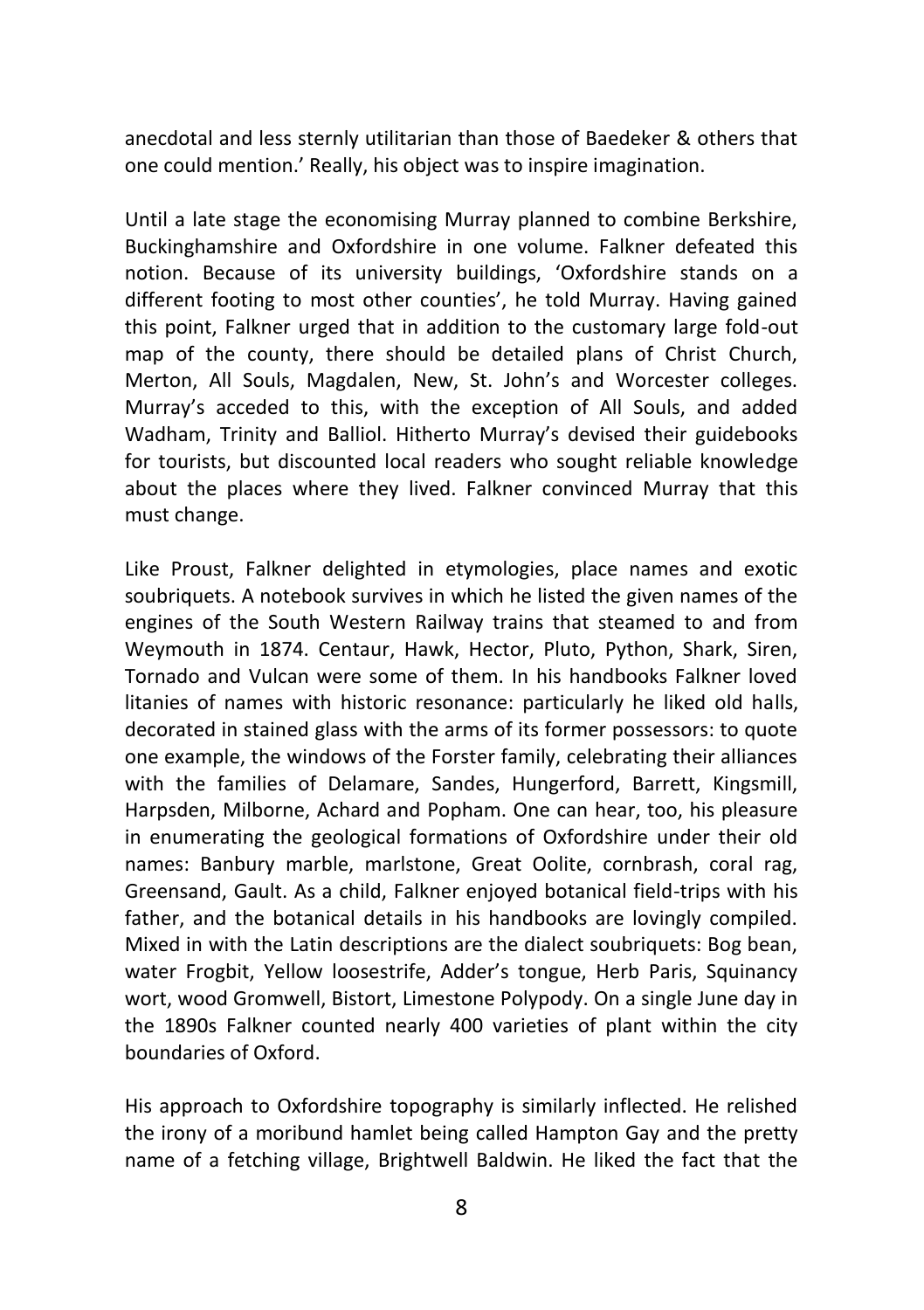hamlet of Enslow, near Tackley, with its ivied bridge over the Cherwell, was generally known as Gibraltar, especially to the bargemen who halted at its canal wharf and drank in the famous inn, Rock of Gibraltar. In the 1890s, Falkner believed, Oxfordshire was 'ordinarily considered unpicturesque.' He wanted to correct the many university men who thought that there was nothing worthwhile architecturally to see in the county outside Oxford. He intended his Handbook to encourage undergraduates to snatch days of summer term to explore the hills, woods, rivers, manor-houses, castles and battlefields of Oxfordshire. The view from Arncott's wood at Beckley over Ottmoor, the views of Oxford from Elsfield, the panorama from Shotover, the views from Handborough and Thame church towers, from the windmill at Nettlebed or from the Chiltern steeps at Stokenchurch – all these were a joy to Falkner that he wanted to publicise and share.

For the tourist he recommended roads, bicycle paths, the Randolph hotel, the Marlborough inn at Witney, the Spread Eagle at Thame, the White Hart at Chipping Norton, and, 'on a less pretentious scale', the Harcourt Arms at Nuneham. He assured visitors that Oxfordshire 'natives are courteous, and pleasure-loving.'

There is an unmistakeable undertow in his book in which he celebrates Stuart and Parliamentarian Oxfordshire. He describes the dying John Hampden riding from Chalgrove to Thame, goading his horse to leap the brook at Haseley, clutching the horse's neck as he did so, because he knew that he was too weak to remount if he forded the brook on foot with the horse's bridle in his hand. He includes a page on the landscape and tactics of the battle of Edgehill, even though it lies beyond the Warwickshire boundary. 'So steep and unexpected is the escarpment,' Falkner wrote, 'that the view comes with the suddenness of magic, and the scene, with the magnificent woods, mostly beech, clothing the slopes … is one that can never be forgotten.' Nearby, at Cropredy, he recommends the eagleshaped lectern, supported by brass lions, as comparable to that of Merton College chapel. 'In the churchyard are many interesting headstones, with that fine scrollwork of fruit and flowers in high relief in which the county is so rich. On more than one are legends which carry the imagination back to the time of the civil wars.'

He enthuses about the Great Tew circle, and quotes Clarendon's eulogy to 'blameless' Lord Falkland. He deplores brash Victorian church modernising and 'beautification', which made fine buildings seem 'vapid.' Outside the